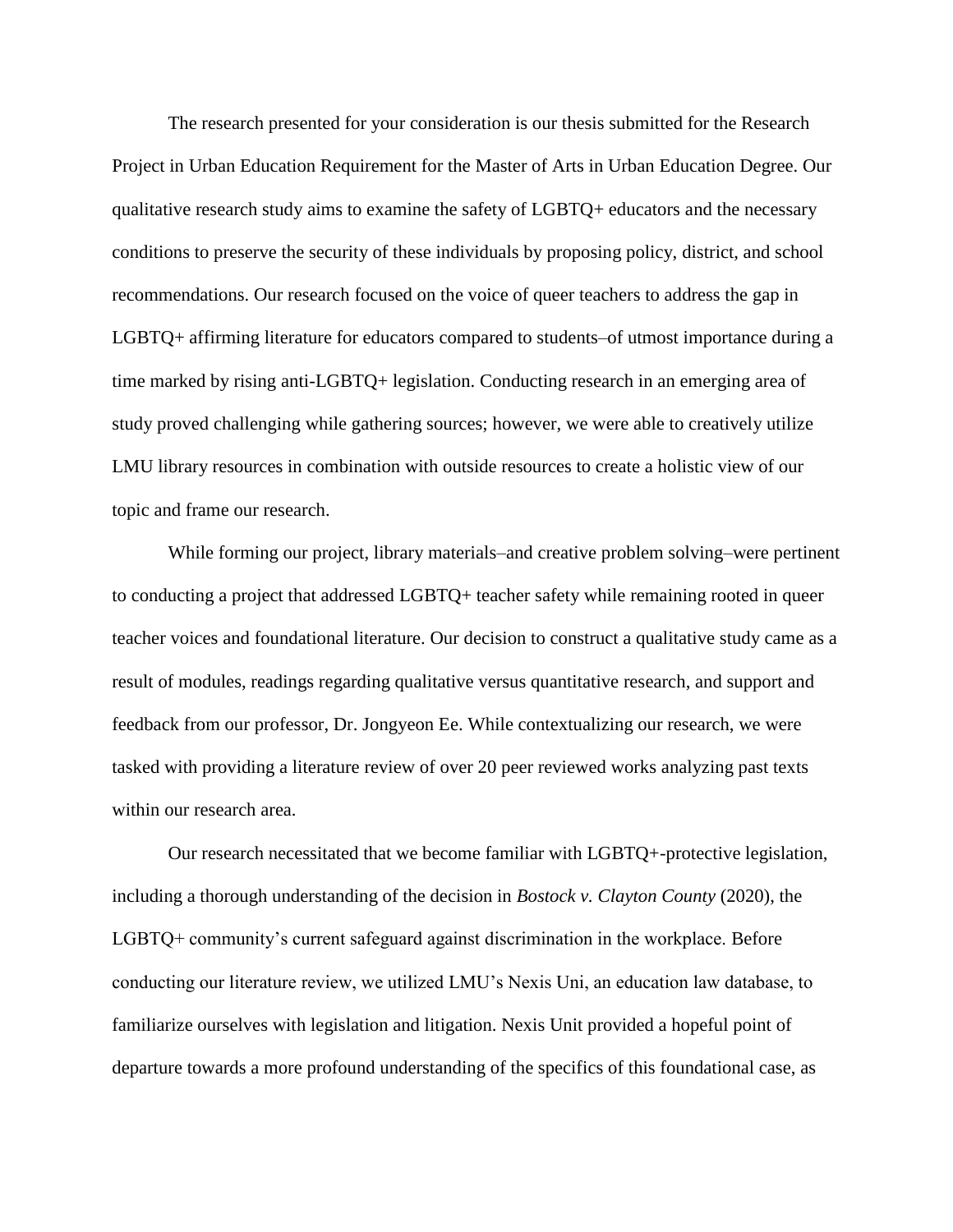well as connections to Title VII of the Civil Rights Act of 1964. This educational law specific resource framed much of our background knowledge of the topic.

We found most of our sources through ERIC, LMU's education research database; ERIC allowed us to check for peer reviews and search exclusively within education. In our Research in Education course, we were guided by Elisa Slater Acosta, the Reference & Instruction Librarian for LMU SOE. She offered a crash course in library research, showcasing optimal usage practices of ERIC's search modalities. Through ERIC, sources can be located by search terms– including exact term search functionality–and SmartText searching where large chunks of text can be used for search results, an instrumental tool when locating specific texts by entering their abstracts into the database. ERIC also contains filters for Peer Reviewed texts, publication type, and other modifiers. Elisa Slater Accosta also provided vital guidance on using synonyms and creative thinking in order to optimize search result specificity. From this advice, we learned to use trial and error, keyword combinations, and synonyms to find sources. This keyword search also pushed us to reconsider the foundation of our research. Rather than focus on safety as a singular construct, we considered that LGBTQ+ teacher safety was shaped by politics, campus climate, and personal experience; rooting this realization in queer theory, the challenges of ERIC helped us conceive of our theoretical framework.

Additional information from outside sources was needed to help contextualize the research on LGBTQ+ professionals. For this we sought reports from the UCLA Williams Institute, GLSEN, and the Human Rights Campaign. For less familiar research institutions, it was essential to go back to civic online reasoning skills provided by EdX courses. The skills of click restraint and lateral reading allowed us to evaluate the institutions behind some LGBTQ+